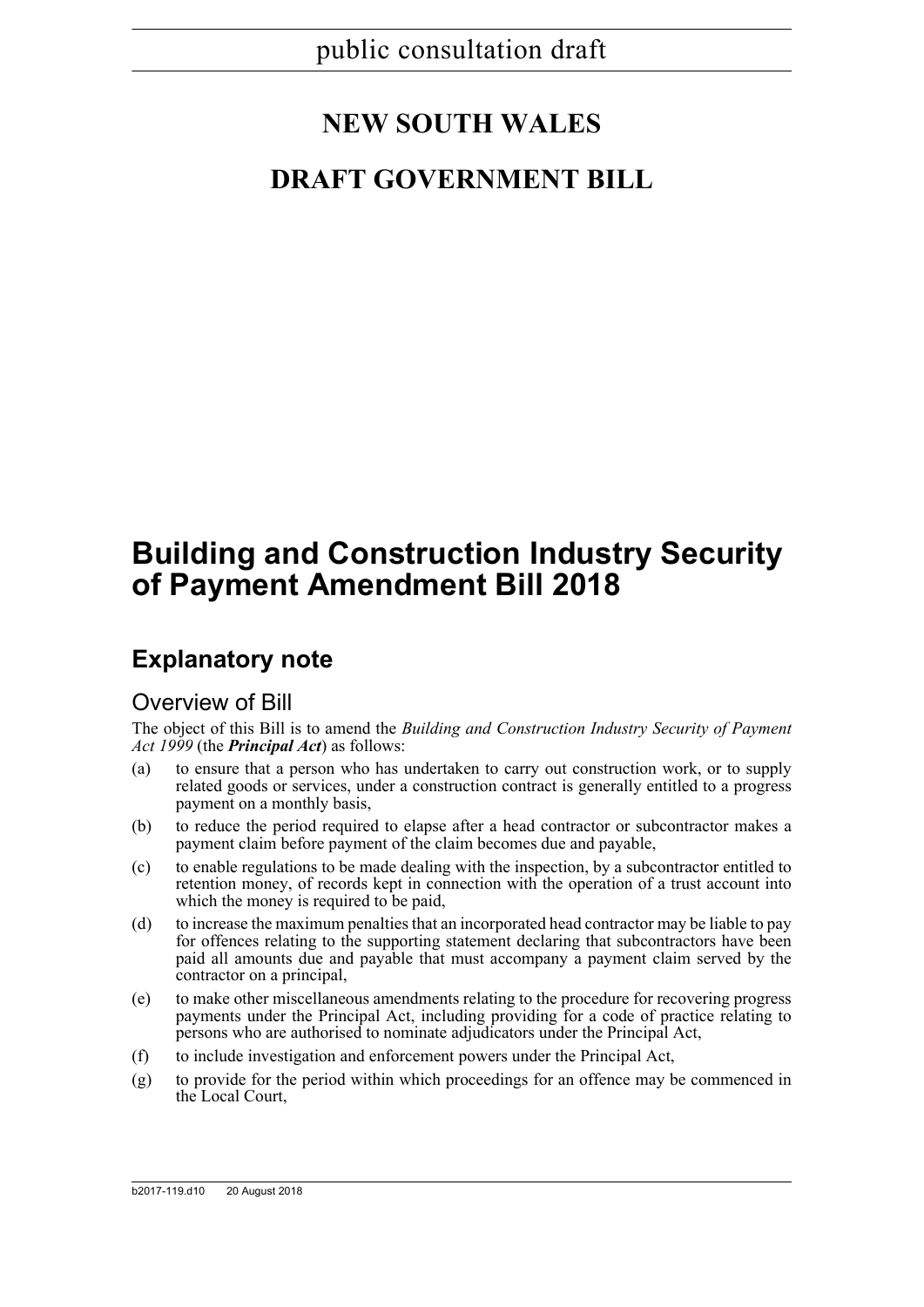Building and Construction Industry Security of Payment Amendment Bill 2018 [NSW] Explanatory note

- (h) to provide for the issue of penalty notices for offences against the Principal Act or the regulations,
- (i) to provide for the personal liability of directors and other officers for offences by corporations,
- (j) to make other minor amendments, including consequential amendments and amendments in the nature of statute law revision.

### Outline of provisions

**Clause 1** sets out the name (also called the short title) of the proposed Act.

**Clause 2** provides for the commencement of the proposed Act on a day or days to be appointed by proclamation.

### **Schedule 1 Amendment of Building and Construction Industry Security of Payment Act 1999 No 46**

**Schedule 1 [3]** ensures that a person who has undertaken to carry out construction work, or supply related goods or services, under a construction contract is generally entitled to a progress payment on a monthly basis (or more frequently, if the contract so provides). Schedule 1 [3] also specifies when the person is entitled to a progress payment in the case of a single or one-off payment, a milestone payment or the termination of the contract. **Schedule 1 [1] and [2]** make consequential amendments.

**Schedule 1** [4] and [5] ensure that a progress payment is generally due and payable no later than:

- (a) 10 (instead of 15) business days after a head contractor makes a payment claim for the payment, or
- (b) 20 (instead of 30) business days after a subcontractor makes a payment claim for the payment.

**Schedule 1 [6]** enables regulations to be made dealing with the inspection by a subcontractor entitled to retention money of records kept in connection with the operation of a trust account into which the money is required to be paid.

**Schedule 1 [7]** makes it clear who is entitled to make a payment claim.

**Schedule 1 [8]** requires a payment claim to state that it is made under the Principal Act.

**Schedule 1 [9]** increases the maximum penalty from 200 penalty units (currently, \$22,000) to 1,000 penalty units (currently, \$100,000) that an incorporated head contractor may be liable to pay for the offence of serving a payment claim on a principal without a supporting statement declaring that all subcontractors have been paid all amounts due and payable to them for the construction work concerned.

**Schedule 1 [10]** increases the maximum penalty from 200 penalty units to 1,000 penalty units that an incorporated head contractor may be liable to pay for the offence of providing a supporting statement knowing that the statement is false or misleading in a material particular.

**Schedule 1 [11]** inserts a note consequent on the insertion of section 34D by **Schedule 1 [32]**.

**Schedule 1 [12]** makes an amendment in the nature of statute law revision.

**Schedule 1 [13] and [15]** enable the regulations to prescribe the manner in which adjudication applications and adjudication responses are to be lodged.

**Schedule 1 [14]** makes provision with respect to the withdrawal of an adjudication application.

**Schedule 1 [18]** modifies the period within which an adjudicator is required to determine an adjudication application where a respondent is entitled to lodge an adjudication response. In any such case, the adjudicator is required to determine the application within 10 business days after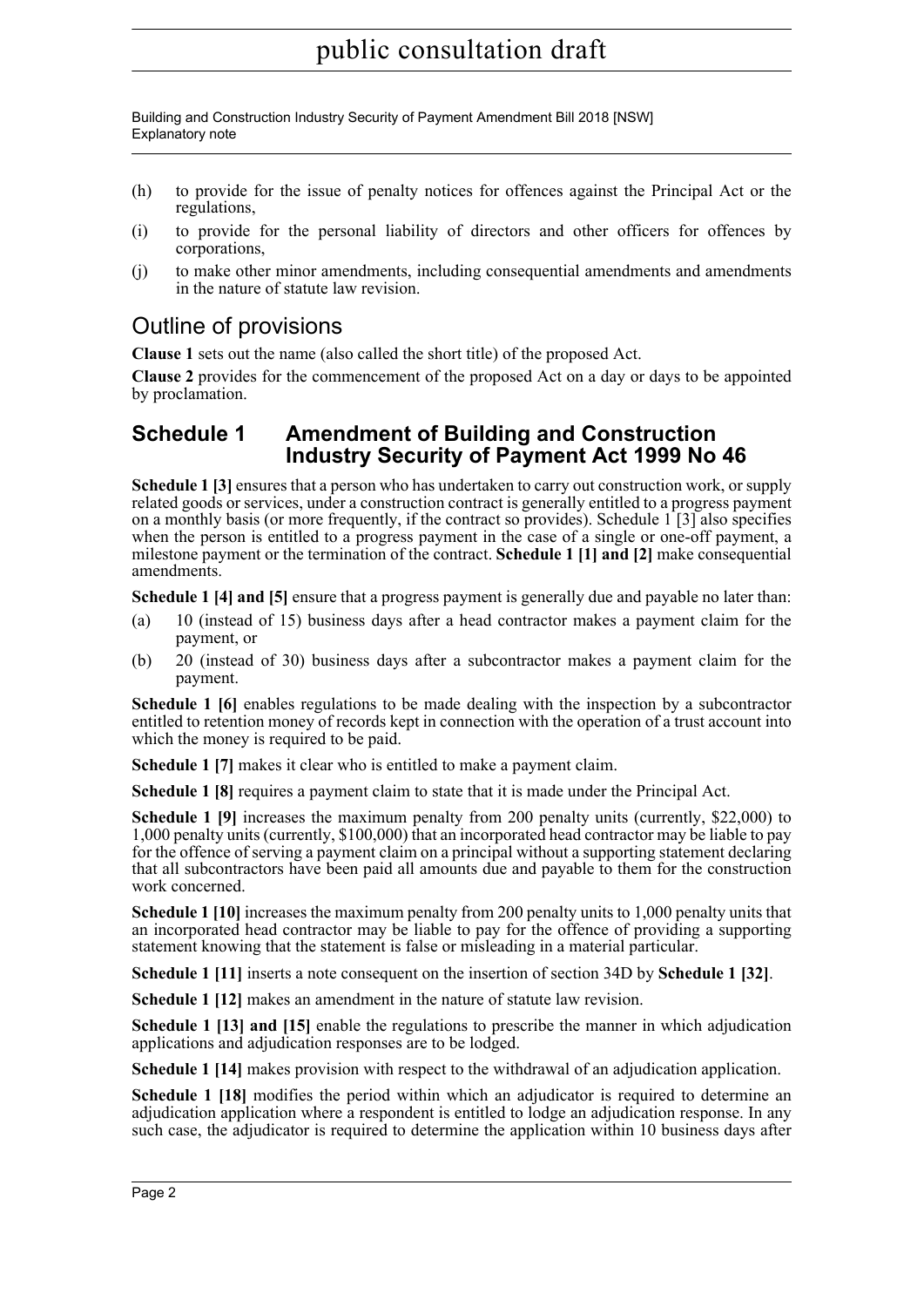Building and Construction Industry Security of Payment Amendment Bill 2018 [NSW] Explanatory note

either the response is lodged or (if a response is not lodged) the end of the period within which the respondent is entitled to lodge a response. **Schedule 1 [16] and [17]** make consequential amendments.

**Schedule 1 [19]** requires the service of an adjudicator's determination on the claimant and the respondent. **Schedule 1 [20]** makes a consequential amendment.

**Schedule 1 [21]–[23]** increase the maximum penalties for certain offences relating to the scheme in the Principal Act that enables a contractor for a construction project who is claiming progress payments from a defaulting subcontractor to secure payment of those progress payments by giving notice of the claim to a principal contractor further up the chain of contractors engaged on the project. In the case of the amendments made by Schedule 1 [21] and [22], the applicable maximum penalties are increased from 5 penalty units (currently, \$550) to 50 penalty units (currently, \$5,500), in the case of a corporation, or 10 penalty units (\$1,100), in the case of an individual. In the case of the amendments made by Schedule 1 [23], the applicable maximum penalties are increased where the offender is a corporation from 10 penalty units to 50 penalty units.

**Schedule 1 [24]** provides for a code of practice relating to persons who are authorised to nominate adjudicators under the Principal Act.

**Schedule 1 [25]** ensures that the methods of service specified in the Principal Act extend to any documents (rather than applying just to notices) authorised or required to be served under the Principal Act. **Schedule 1 [26] and [28]** make consequential amendments.

**Schedule 1 [27]** clarifies that if a construction contract provides for a manner of service that manner is applicable only to parties to the contract.

**Schedule 1 [29]** clarifies that the expression *serve*, when used in connection with the service of documents, includes give, send or otherwise provide.

**Schedule 1 [30]** makes provision with respect to judicial review of adjudicators' determinations. Schedule 1 [30] also provides that corporations in liquidation cannot serve payment claims or take other action under Part 3 of the Principal Act to enforce a payment claim.

**Schedule 1 [31]** inserts a new Part 3A containing provisions relating to investigation and enforcement powers for the purposes of the Principal Act.

**Schedule 1 [32]** deals with offences under the Principal Act as follows:

- (a) by providing that proceedings for an offence against the Principal Act or the regulations are to be commenced no later than 2 years after the date on which the offence is alleged to have been committed (proposed section 34A),
- (b) by providing for the issue of penalty notices for offences against the Principal Act or the regulations (proposed section 34B),
- (c) by providing for the personal liability of directors and other officers for being an accessory to an offence committed by a corporation (proposed section 34C), and
- (d) by providing for the personal liability of directors and other officers for certain offences committed by a corporation (proposed section 34D).

**Schedule 1 [33]** consolidates provisions relating to the disclosure of information obtained in connection with the administration or execution of the Principal Act.

### **Schedule 2 Law Enforcement (Powers and Responsibilities) Act 2002 No 103**

**Schedule 2** makes a consequential amendment to the *Law Enforcement (Powers and Responsibilities) Act 2002*.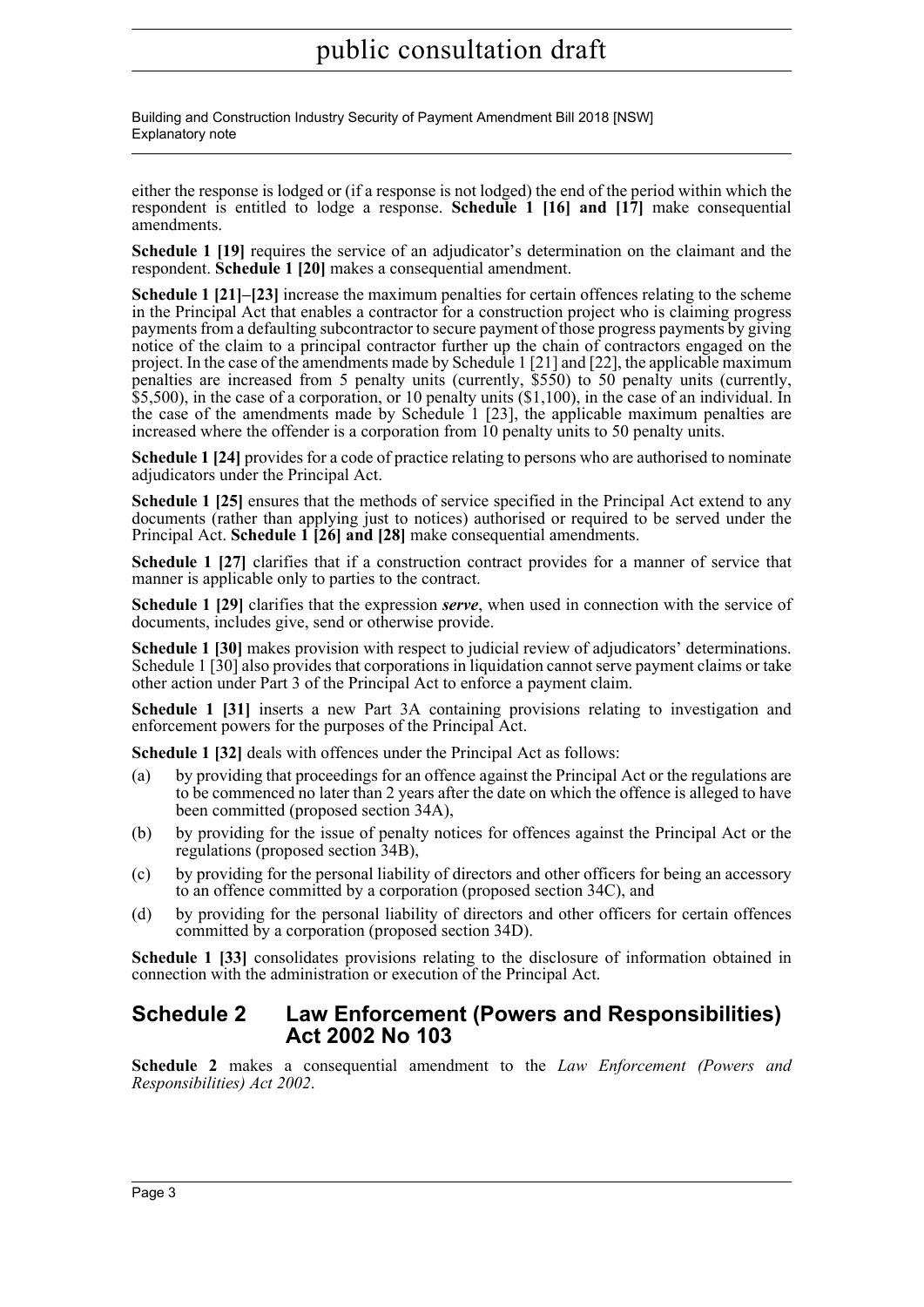# **NEW SOUTH WALES**

## **DRAFT GOVERNMENT BILL**

# **Building and Construction Industry Security of Payment Amendment Bill 2018**

### **Contents**

|                   |                                                                                       | Page |
|-------------------|---------------------------------------------------------------------------------------|------|
|                   | Name of Act                                                                           |      |
|                   | Commencement                                                                          |      |
| Schedule 1        | Amendment of Building and Construction Industry Security of<br>Payment Act 1999 No 46 |      |
| <b>Schedule 2</b> | Law Enforcement (Powers and Responsibilities) Act 2002 No 103                         | 15   |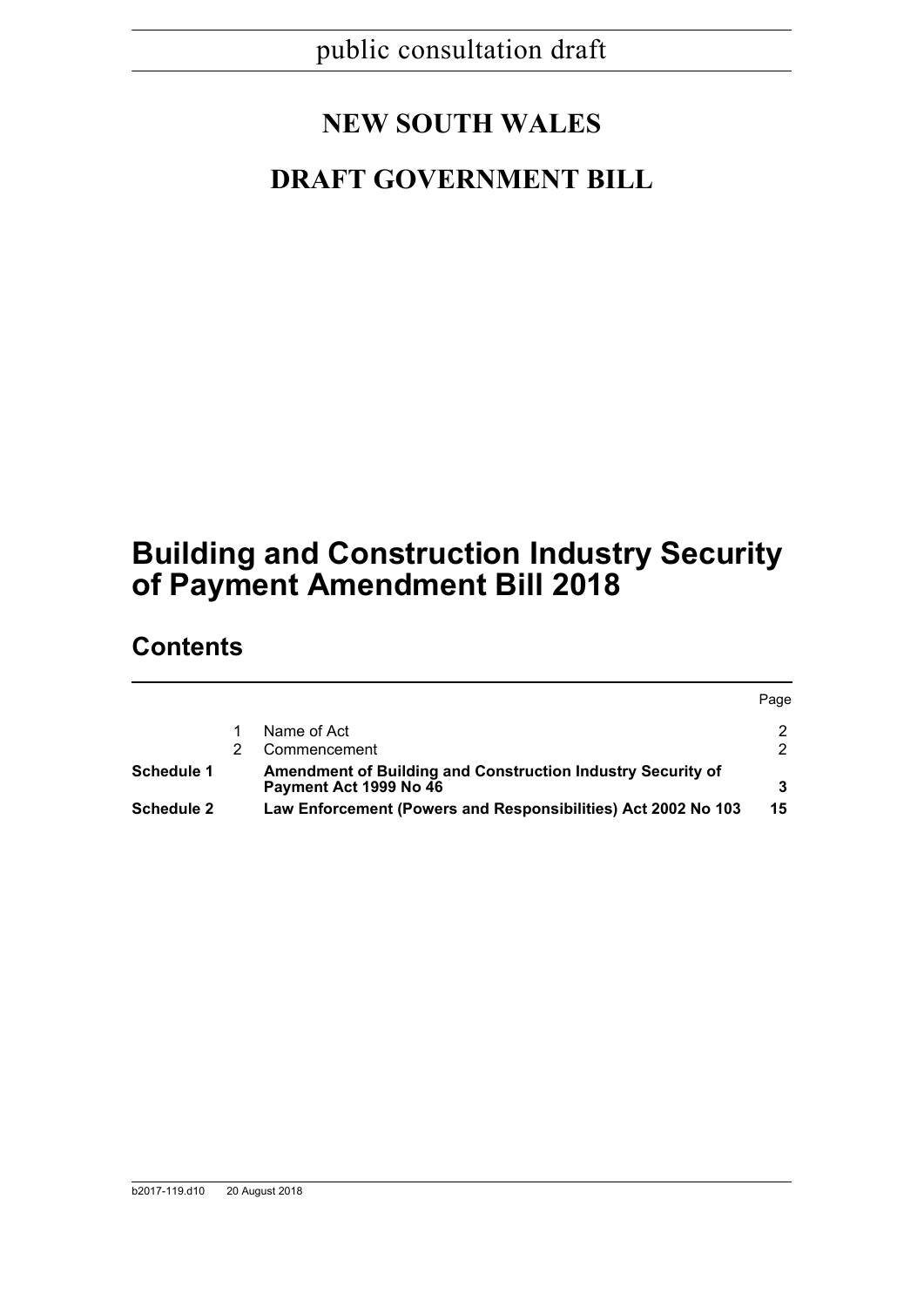# **NEW SOUTH WALES**

## **DRAFT GOVERNMENT BILL**

# **Building and Construction Industry Security of Payment Amendment Bill 2018**

No , 2018

### **A Bill for**

An Act to amend the *Building and Construction Industry Security of Payment Act 1999* to make further provision with respect to payments for construction work carried out, and related goods and services supplied, under construction contracts; and for other purposes.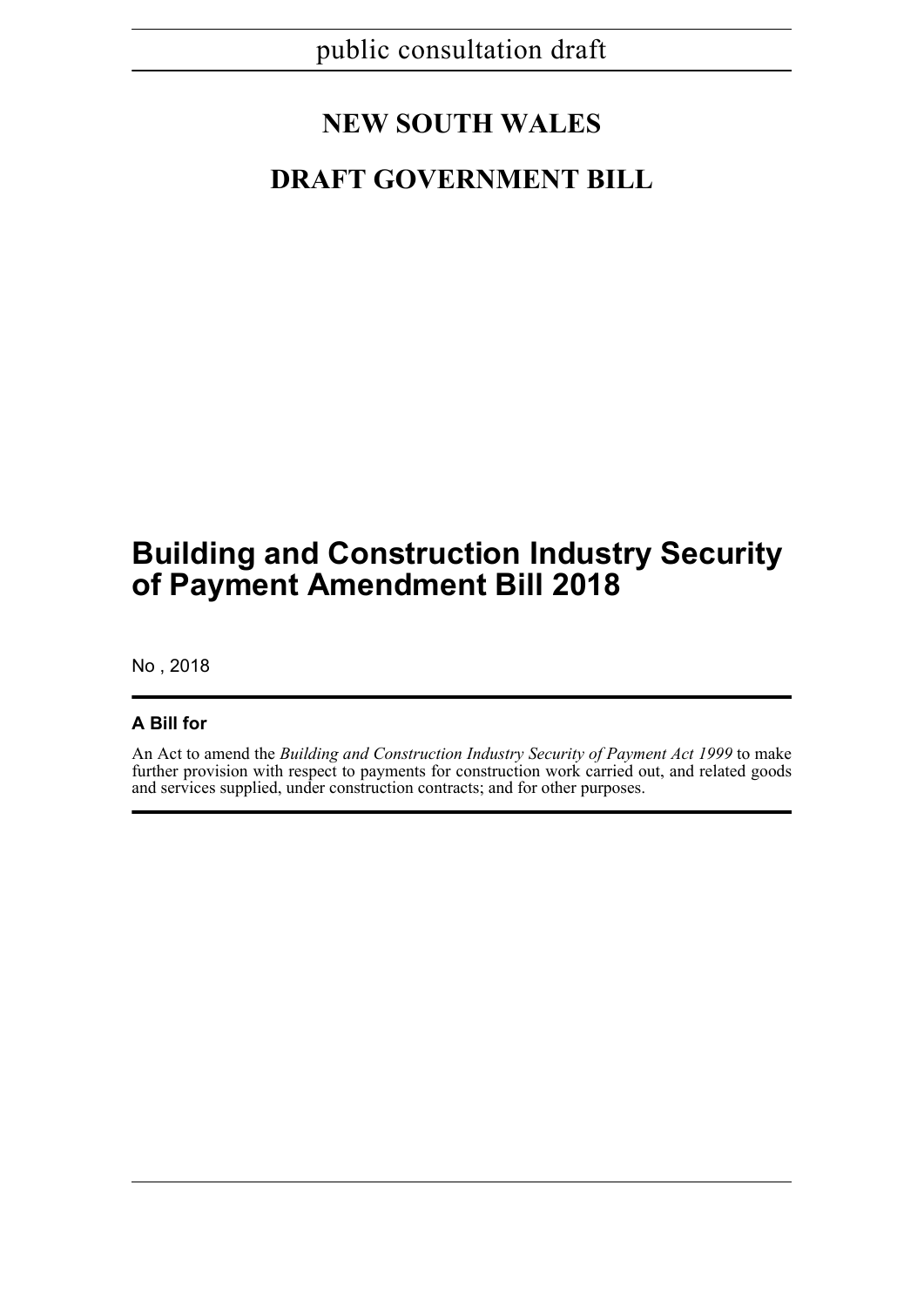Building and Construction Industry Security of Payment Amendment Bill 2018 [NSW]

#### <span id="page-5-0"></span>**The Legislature of New South Wales enacts:**

#### **1 Name of Act**

This Act is the *Building and Construction Industry Security of Payment Amendment Act 2018*.

#### <span id="page-5-1"></span>**2 Commencement**

This Act commences on a day or days to be appointed by proclamation.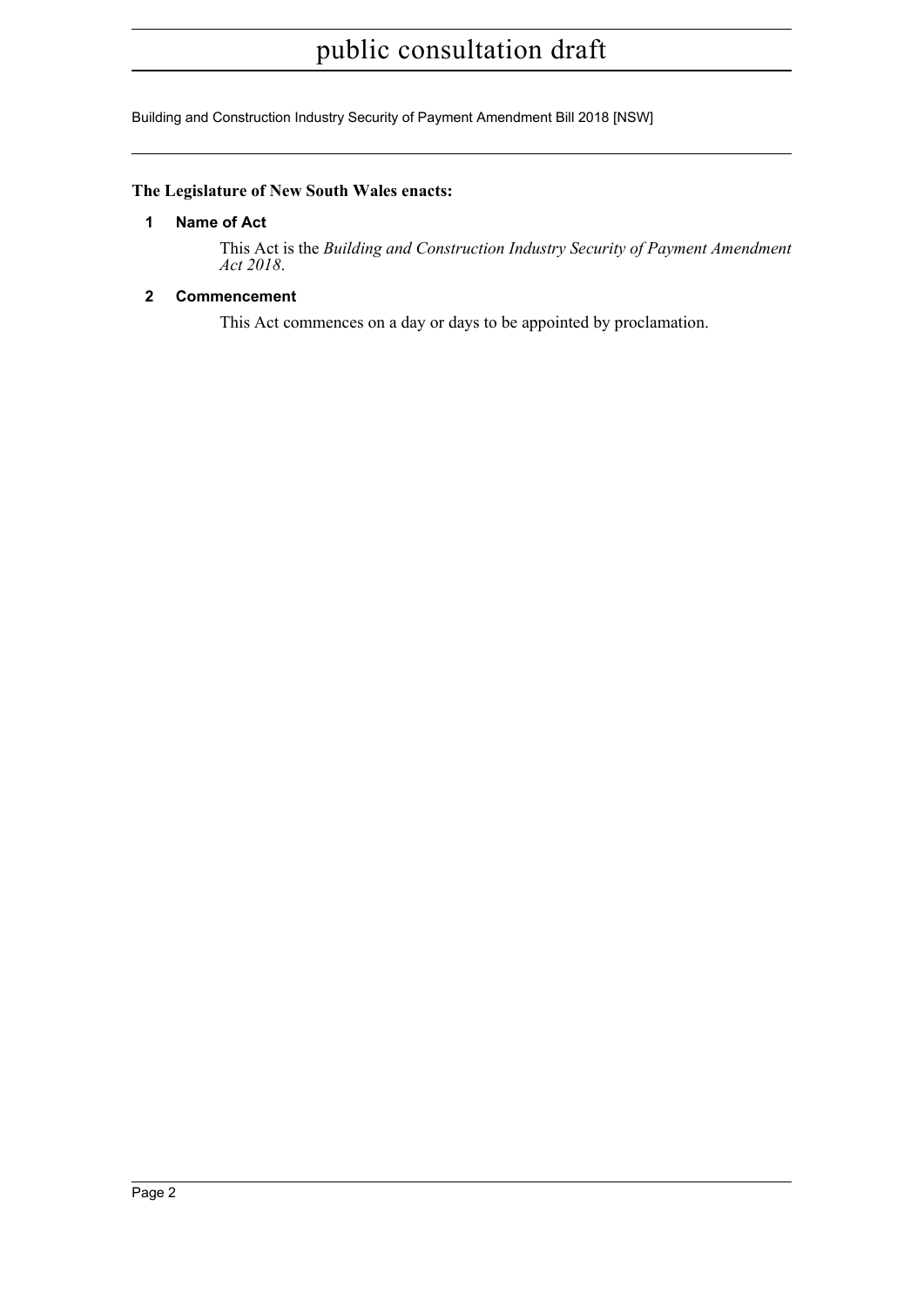Building and Construction Industry Security of Payment Amendment Bill 2018 [NSW] Schedule 1 Amendment of Building and Construction Industry Security of Payment Act 1999 No 46

### <span id="page-6-0"></span>**Schedule 1 Amendment of Building and Construction Industry Security of Payment Act 1999 No 46**

#### **[1] Section 4 Definitions**

Insert in alphabetical order:

*milestone payment* means a payment that is based on an event or date and known in the building and construction industry as a "milestone payment".

*reference date*—see section 8.

#### **[2] Section 4, definition of "progress payment"**

Omit paragraph (c). Insert instead:

(c) a milestone payment.

#### **[3] Section 8 Rights to progress payments**

Omit section 8 (2). Insert instead:

- (2) Each of the following is a *reference date* under a construction contract (except as provided by subsections  $(3)–(6)$ :
	- (a) the last day of the named month in which the construction work is first carried out, or the related goods and services are first supplied, under the contract,
	- (b) the last day of each subsequent named month in which the work is carried out or the goods and services are supplied.
- (3) If the contract makes express provision with respect to the date on which a claim for a progress payment may be made in relation to work carried out, or related goods and services supplied, the date determined in accordance with the contract is a *reference date*:
	- (a) except as provided by subsections  $(4)$ – $(6)$ , and
	- (b) so long as the date determined in accordance with the contract is earlier than the reference date that would otherwise apply under subsection (2) in relation to the work carried out or the goods and services supplied.
- (4) The *reference date*, in the case of a single or one-off payment, is the day immediately following the day on which the construction work was last carried out, or the related goods and services were last supplied, under the contract.
- (5) The *reference date*, in the case of a milestone payment, is the day immediately following the event or date on which the milestone payment is based.
- (6) The final *reference date*, if the contract is terminated, is the day immediately after the day on which the contract is terminated.

#### **[4] Section 11 Due date for payment**

Omit "15" from section 11 (1A) (a). Insert instead "10".

#### **[5] Section 11 (1B) (a)**

Omit "30". Insert instead "20".

#### **[6] Section 12A Trust account requirements for retention money**

Insert "or the subcontractor entitled to the retention money" after "Commissioner" in section  $12A(3)$  (b).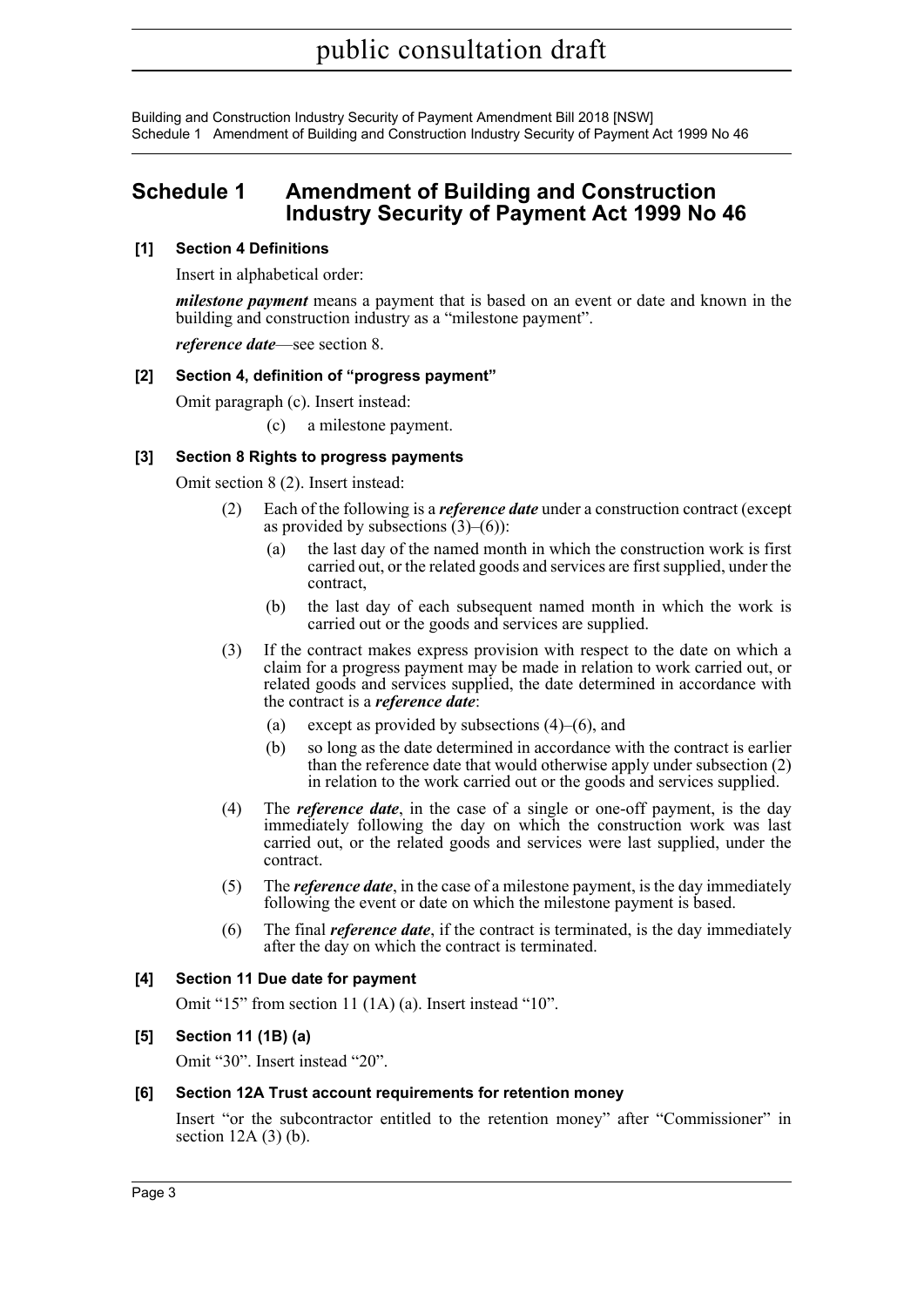Building and Construction Industry Security of Payment Amendment Bill 2018 [NSW] Schedule 1 Amendment of Building and Construction Industry Security of Payment Act 1999 No 46

#### **[7] Section 13 Payment claims**

Omit "referred to in section 8 (1) who is or who claims to be entitled" from section 13 (1). Insert instead "who is or who claims to be entitled under section 8".

#### **[8] Section 13 (2) (c)**

Omit the paragraph. Insert instead:

(c) must state that it is made under this Act.

#### **[9] Section 13 (7)**

Omit "200 penalty units".

Insert instead "1,000 penalty units (in the case of a corporation) or 200 penalty units (in the case of an individual)."

#### **[10] Clause 13 (8)**

Omit "200 penalty units or 3 months imprisonment, or both".

Insert instead "1,000 penalty units (in the case of a corporation) or 200 penalty units or 3 months imprisonment, or both (in the case of an individual)."

#### **[11] Section 13, note**

Insert at the end of section 13:

**Note.** An offence against subsection (7) or (8) committed by a corporation is an executive liability offence attracting executive liability for a director or other person involved in the management of the corporation—see section 34D.

#### **[12] Section 17 Adjudication applications**

Omit "notified" from section 17 (2) (a). Insert instead "served notice on".

#### **[13] Section 17 (3) (b)**

Insert ", in the manner (if any) prescribed by the regulations," after "made" in section 17 (3) (b).

#### **[14] Section 17A**

Insert after section 17:

#### **17A Withdrawal of application**

A claimant may withdraw an adjudication application, at any time before the application is determined by an adjudicator, by notice in writing served on the respondent and on either the authorised nominating authority to which the application was made or the adjudicator.

#### **[15] Section 20 Adjudication responses**

Insert at the end of section 20 (2) (c):

, and

(d) must be lodged in the manner (if any) prescribed by the regulations.

#### **[16] Section 21 Adjudication procedures**

Omit section 21 (1). Insert instead: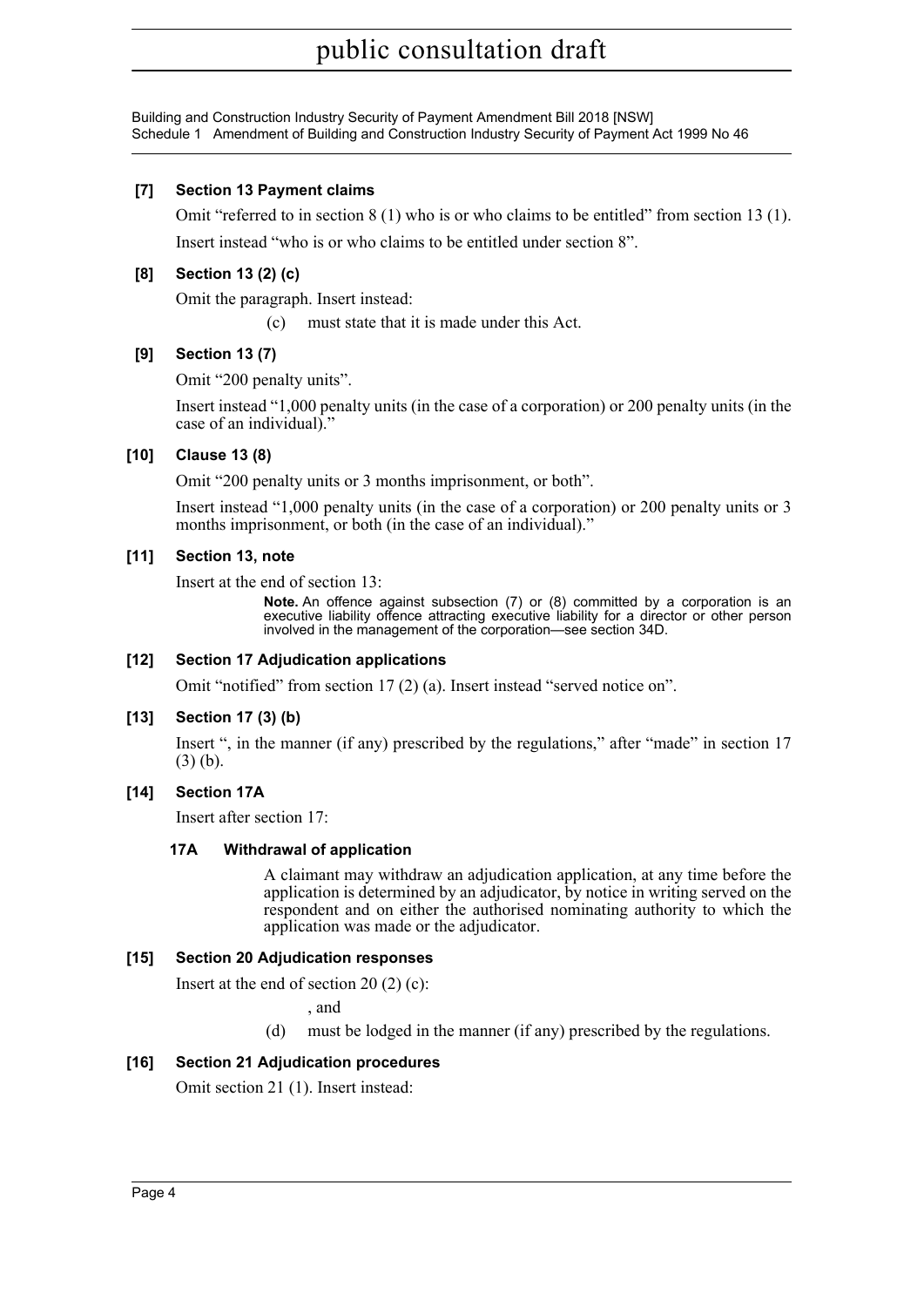Building and Construction Industry Security of Payment Amendment Bill 2018 [NSW] Schedule 1 Amendment of Building and Construction Industry Security of Payment Act 1999 No 46

> (1) An adjudicator is not to determine an adjudication application until after the end of the period (the *response period*) within which the respondent may lodge an adjudication response under section 20.

#### **[17] Section 21 (2)**

Omit "unless it was made before the end of the period within which the respondent may lodge such a response".

Insert instead "lodged after the end of the response period".

#### **[18] Section 21 (3) (a)**

Omit the paragraph. Insert instead:

- (a) within 10 business days after:
	- (i) if the respondent is entitled to lodge an adjudication response under section 20—the date on which the respondent lodges the response or (if a response is not lodged within the response period) the end of the response period, or
	- (ii) in any other case—the date on which notice of the adjudicator's acceptance of the application is served on the claimant and the respondent, or

#### **[19] Section 22 Adjudicator's determination**

Insert at the end of section 22 (3):

, and

(c) be served by the adjudicator on the claimant and the respondent.

#### **[20] Section 23 Respondent required to pay adjudicated amount**

Insert "by the adjudicator" after "served" in paragraph (a) of the definition of *relevant date* in section 23 (1).

#### **[21] Section 26A Principal contractor can be required to retain money owed to respondent**

Omit section 26A (5) (not including the note). Insert instead:

(5) A person who is served with a payment withholding request must, if the person is not (or is no longer) a principal contractor for the claim, give notice to that effect to the claimant concerned within 10 business days after receiving the request.

Maximum penalty: 50 penalty units (in the case of a corporation) or 10 penalty units (in the case of an individual).

#### **[22] Section 26B Obligation of principal contractor to retain money owed to respondent**

Omit "5 penalty units" from section 26B (5).

Insert instead "50 penalty units (in the case of a corporation) or 10 penalty units (in the case of an individual)."

#### **[23] Sections 26D (3) and 26E (2) and (3)**

Omit "10 penalty units" wherever occurring.

Insert instead "50 penalty units (in the case of a corporation) or 10 penalty units (in the case of an individual).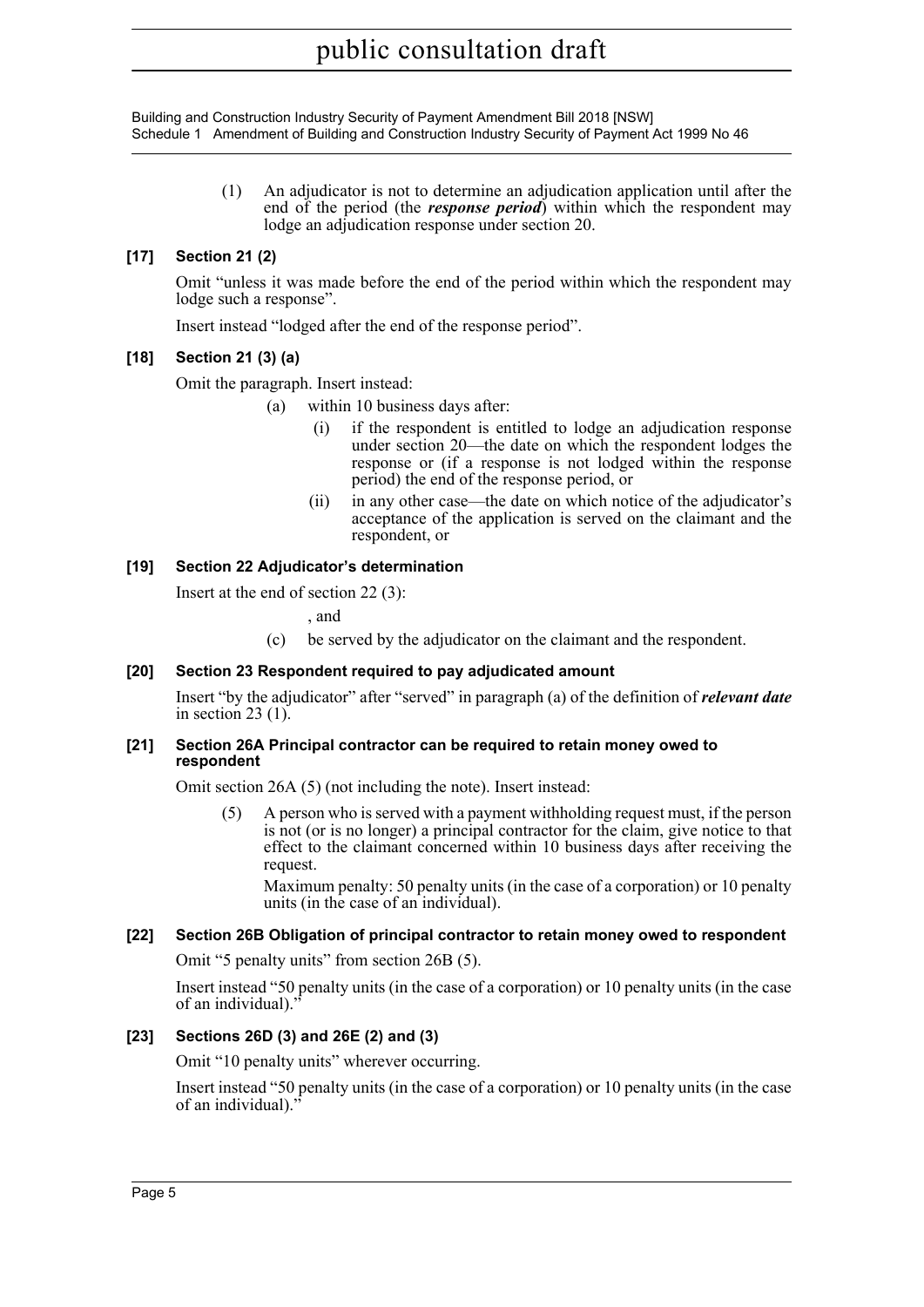Building and Construction Industry Security of Payment Amendment Bill 2018 [NSW] Schedule 1 Amendment of Building and Construction Industry Security of Payment Act 1999 No 46

#### **[24] Section 28A**

Insert after section 28:

#### **28A Code of practice for authorised nominating authorities**

- (1) The Minister may, by order published on the NSW legislation website, make a code of practice to be observed by an authorised nominating authority in relation to its activities under this Act. The order is to set out the code of practice.
- (2) The code of practice takes effect on the day on which the order is published or, if the order specifies a later date for commencement, on the later date.
- (3) The Minister may, by order published on the NSW legislation website, amend or repeal the code of practice.
- (4) An authorised nominating authority that contravenes a provision of the code of practice that is identified in the code as an "offence provision" is guilty of an offence under this section.

Maximum penalty: 50 penalty units.

- (5) The Minister may withdraw a person's authority to nominate adjudicators for the purposes of this Act if the Minister is satisfied that the person has contravened a provision of the code of practice. Nothing in this subsection limits:
	- (a) the grounds on which the Minister may withdraw any such authority under section 28, or
	- (b) the right of a person under that section to apply to the Civil and Administrative Tribunal for an administrative review under the *Administrative Decisions Review Act 1997* of the Minister's decision to withdraw the authority.

#### **[25] Section 31 Service of documents**

Insert "or other document" after "notice" wherever occurring in section 31 (1) and (2).

#### **[26] Section 31 (1) (d) and (d1)**

Omit "notices" wherever occurring. Insert instead "documents".

#### **[27] Section 31 (1) (e)**

Omit section 31 (1) (e). Insert instead:

(e) in the case of service by a party to a construction contract on another party to the construction contract—in any other manner that may be provided under the construction contract.

#### **[28] Section 31 (3)**

Insert "or other documents" after "notices".

#### **[29] Section 31 (4)**

Insert after section 31 (3):

(4) In this section, *serve* includes give, send or otherwise provide.

#### **[30] Sections 32A and 32B**

Insert after section 32: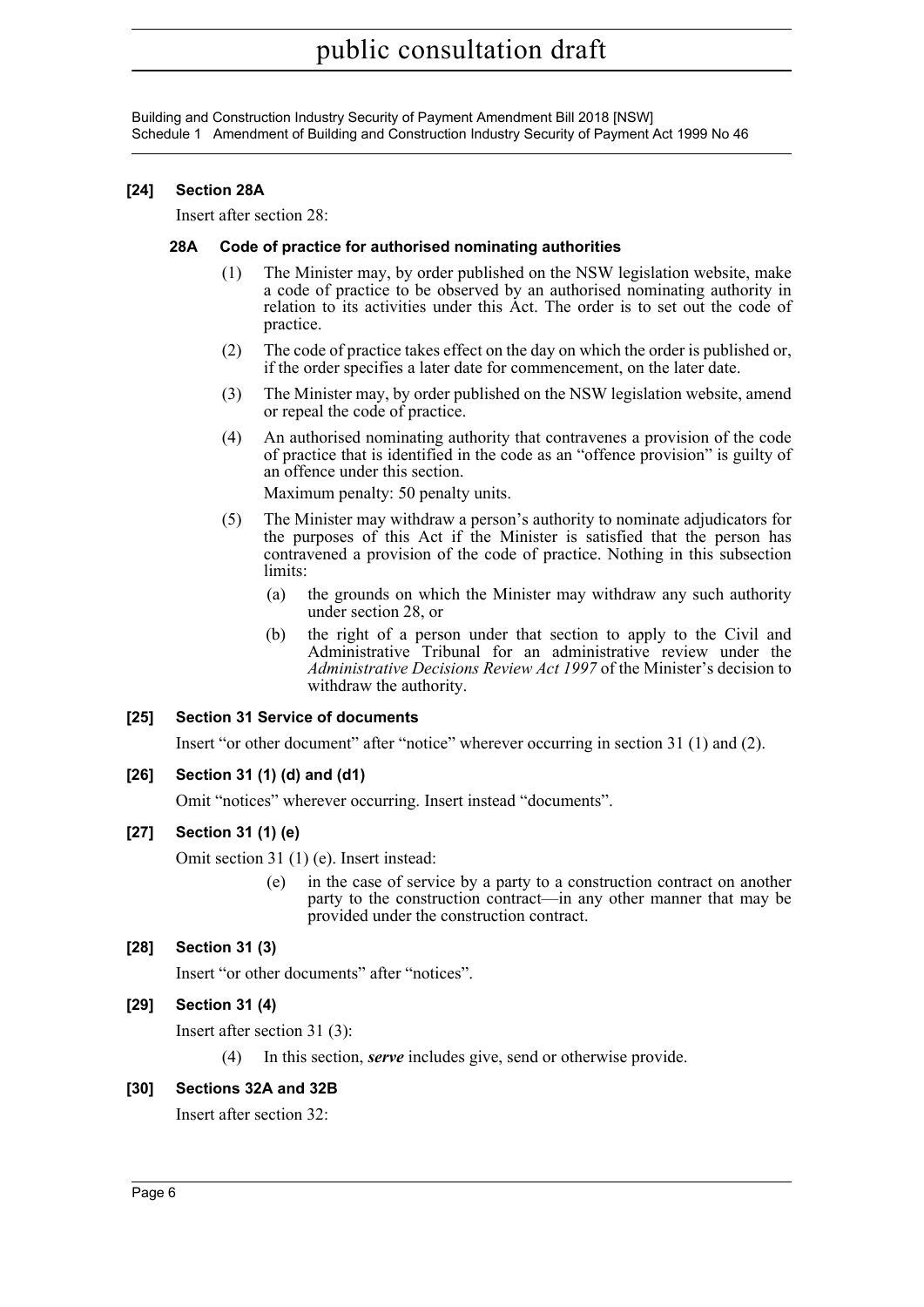#### **32A Judicial review of adjudicator's determination**

- (1) If, in any proceedings for judicial review of an adjudicator's determination, the Supreme Court finds that a jurisdictional error occurred in the making of the determination, the Court may make any one or more of the following orders:
	- (a) an order setting aside the determination, in whole or in part,
	- (b) an order remitting the matter to the adjudicator for redetermination, in whole or in part, in accordance with any directions of the Court,
	- (c) any other order that the Court thinks fit.
- (2) Nothing in this section limits the Supreme Court's powers in relation to judicial review of an adjudicator's determination.

#### **32B Application of Part to a claimant in liquidation**

- (1) A corporation in liquidation cannot serve a payment claim on a person under this Part or take any action under this Part to enforce a payment claim (including by making an application for adjudication of the claim) or an adjudication determination.
- (2) If a corporation in liquidation has made an adjudication application that is not finally determined immediately before the day on which it commenced to be in liquidation, the application is taken to have been withdrawn on that day.

#### **[31] Part 3A**

Insert after Part 3:

### **Part 3A Investigation and enforcement powers**

#### **Division 1 Preliminary**

#### **32C Authorised officers**

(1) In this Part:

#### *authorised officer* means:

- (a) a person employed in the Department of Finance, Services and Innovation who is appointed under this Part as an authorised officer, or
- (b) an investigator appointed under section 18 of the *Fair Trading Act 1987*.
- (2) The Secretary may appoint a person employed in the Department of Finance, Services and Innovation as an authorised officer for the purposes of this Part.
- (3) A person appointed under subsection (2) is to be provided by the Secretary with a certificate of identification.
- (4) An authorised officer must, when exercising on any premises any function of the authorised officer under this Part, produce the officer's certificate of identification to any person apparently in charge of the premises who requests its production.

#### **32D Purposes for which functions under Part may be exercised**

- (1) An authorised officer may exercise the functions conferred by this Part for any of the following purposes:
	- (a) for the purpose of investigating, monitoring and enforcing compliance with the requirements imposed by or under this Act,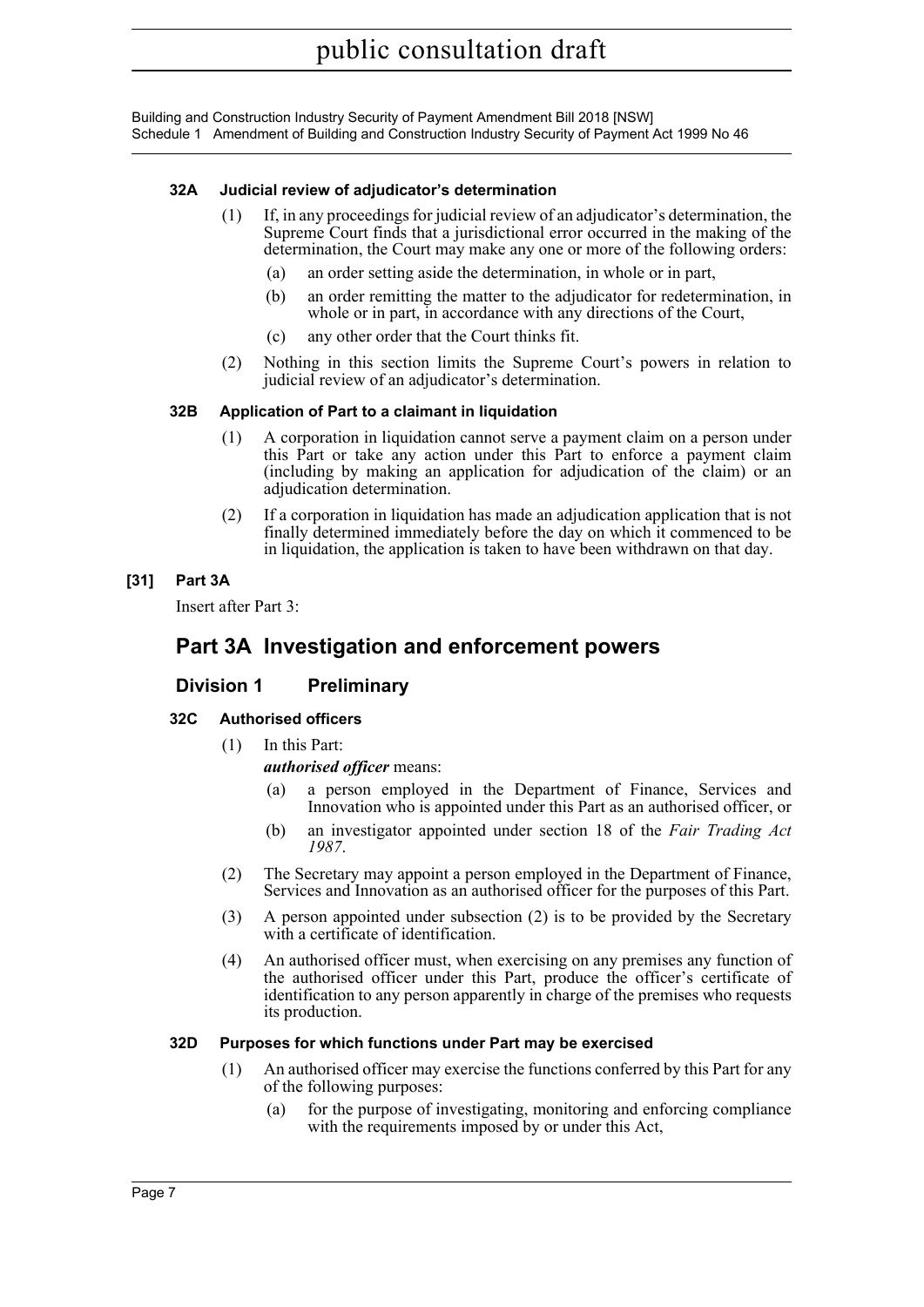- (b) for obtaining information or records connected with the administration of this Act,
- (c) for the purpose of administering or executing this Act.
- (2) In this Part, a reference to an *authorised purpose* is a reference to any purpose referred to in subsection (1).

#### **Division 2 Information gathering powers**

#### **32E Exercise in conjunction with other powers**

A power conferred by this Division may be exercised whether or not a power of entry under Division 3 is being exercised.

#### **32F Power of authorised officers to require information and records**

- (1) An authorised officer may, by notice in writing given to a person, require the person to furnish to the officer such information or records (or both) as he or she may require for an authorised purpose.
- (2) A notice under this Division must specify the manner in which information or records are required to be furnished and a reasonable time by which the information or records are required to be furnished.
- (3) A notice under this Division may only require a person to furnish existing records that are in the person's possession or that are within the person's power to obtain lawfully.
- (4) The person to whom any record is furnished under this Division may take copies of it.
- (5) If any record required to be furnished under this Division is in electronic, mechanical or other form, the notice requires the record to be furnished in written form, unless the notice otherwise provides.

#### **32G Power of authorised officers to require answers**

- (1) An authorised officer may require a person whom the authorised officer suspects on reasonable grounds to have knowledge of matters in respect of which information is reasonably required for an authorised purpose to answer questions in relation to those matters.
- (2) An authorised officer may, by notice in writing, require a corporation to nominate, in writing within the time specified in the notice, a director or officer of the corporation to be the corporation's representative for the purpose of answering questions under this section.
- (3) Answers given by a person nominated under subsection (2) bind the corporation.
- (4) An authorised officer may, by notice in writing, require a person to attend at a specified place and time to answer questions under this section if attendance at that place is reasonably required in order that the questions can be properly put and answered.
- (5) The place and time at which a person may be required to attend under subsection (4) is to be:
	- (a) a place and time nominated by the person, or
	- (b) if the place and time nominated is not reasonable in the circumstances or a place and time is not nominated by the person, a place and time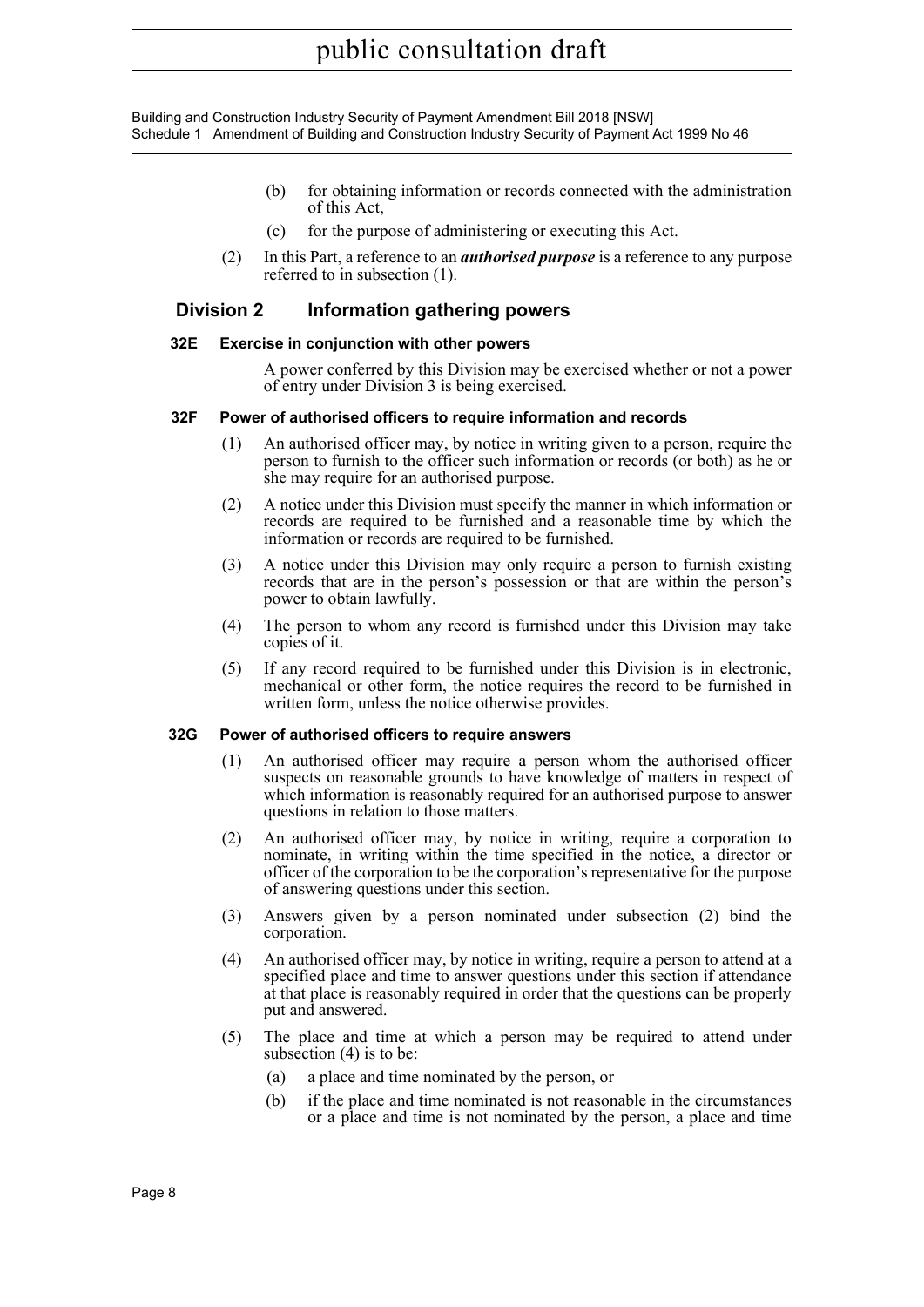> nominated by the authorised officer that is reasonable in the circumstances.

#### **Division 3 Entry to premises**

#### **32H Power of authorised officers to enter premises**

- (1) An authorised officer may enter any premises at any reasonable time.
- (2) Entry to any premises may be effected with or without the authority of a search warrant.

#### **32I Entry into residential premises only with permission or search warrant**

This Division does not empower an authorised officer to enter any part of premises that is used predominantly for residential purposes without the permission of the occupier or the authority of a search warrant.

#### **32J Search warrants**

- (1) An authorised officer under this Act may apply to an issuing officer for the issue of a search warrant if the authorised officer believes on reasonable grounds that:
	- (a) a requirement imposed by or under this Act is being or has been contravened at any premises, or
	- (b) there is, in or on any premises, matter or a thing that is connected with an offence under this Act or the regulations.
- (2) An issuing officer to whom such an application is made may, if satisfied that there are reasonable grounds for doing so, issue a search warrant authorising an authorised officer named in the warrant and any other person named in the warrant:
	- (a) to enter the premises, and
	- (b) to exercise any function of an authorised officer under this Part.
- (3) Division 4 of Part 5 of the *Law Enforcement (Powers and Responsibilities) Act 2002* applies to a search warrant issued under this section.
- (4) Without limiting the generality of section 71 of the *Law Enforcement (Powers and Responsibilities) Act 2002*, a police officer may:
	- (a) accompany an authorised officer executing a search warrant issued under this section, and
	- (b) take all reasonable steps to assist the authorised officer in the exercise of the officer's functions under this section.
- (5) In this section:

*issuing officer* means an authorised officer within the meaning of the *Law Enforcement (Powers and Responsibilities) Act 2002*.

#### **32K Power to require owner or occupier to provide assistance**

An authorised officer proposing to exercise a power of entry under this Division may, by notice in writing given to the owner or occupier of the premises, require the owner or occupier to provide such reasonable assistance and facilities as are specified in the notice within a specified time and in a specified manner.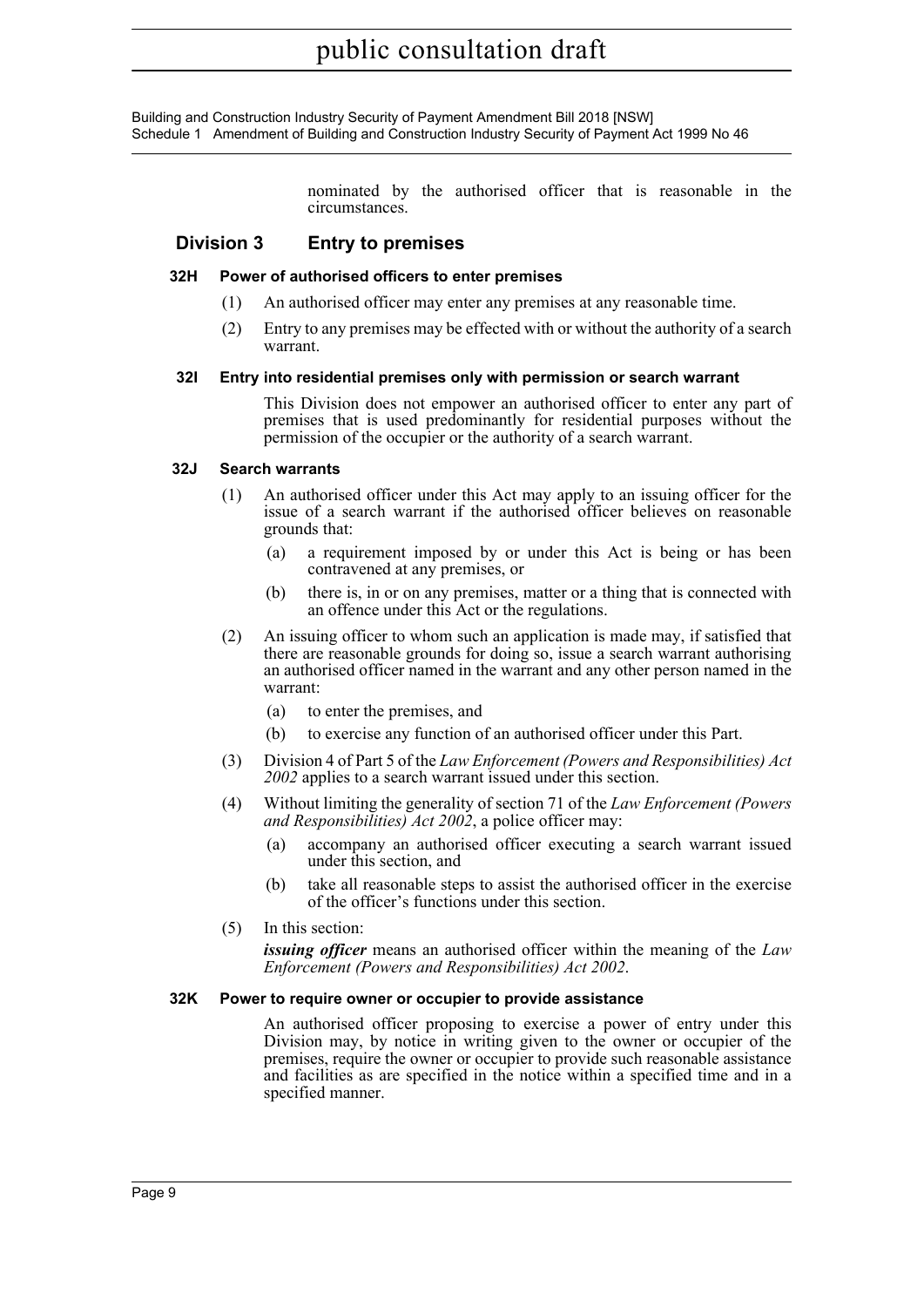#### **32L Powers that can be exercised on premises**

- (1) An authorised officer may, at any premises lawfully entered, do anything that in the opinion of the authorised officer is reasonably necessary to be done for an authorised purpose, including (but not limited to) the things specified in subsection (2).
- (2) An authorised officer may do any or all of the following:
	- (a) make any examinations and inquiries that the authorised officer considers necessary,
	- (b) direct a person to produce records for inspection,
	- (c) examine and inspect any records,
	- (d) copy any records,
	- (e) seize any thing that the authorised officer has reasonable grounds for believing is connected with an offence against this Act or the regulations,
	- (f) do anything else authorised by or under this Act.
- (3) The power to seize any thing connected with an offence includes a power to seize:
	- (a) a thing with respect to which the offence has been committed, and
	- (b) a thing that will afford evidence of the commission of the offence, and
	- (c) a thing that was used for the purpose of committing the offence.
- (4) The power to do a thing under this section includes a power to arrange for that thing to be done.
- (5) A power to do something under this section in relation to a thing may be exercised without the consent of the owner of the thing.
- (6) In this section, a reference to an offence includes a reference to an offence that there are reasonable grounds for believing has been committed.

#### **32M Dealing with seized things**

- (1) An authorised officer who seizes any thing under this Division on any premises must issue the person apparently in charge of the premises with a written receipt for the thing seized.
- (2) An authorised officer may retain any thing seized under this Division until the completion of any proceedings (including proceedings on appeal) in which it may be evidence.
- (3) A record may only be retained under subsection (2) if the person from whom the record was seized is provided, within a reasonable time after the seizure, with a copy of the record certified by the authorised officer as a true copy. The copy is, as evidence, of equal validity to the document of which it is certified to be a copy.
- (4) Subsection (2) ceases to have effect in relation to anything seized if, on the application of a person aggrieved by the seizure, the court in which proceedings referred to in that subsection are commenced so orders.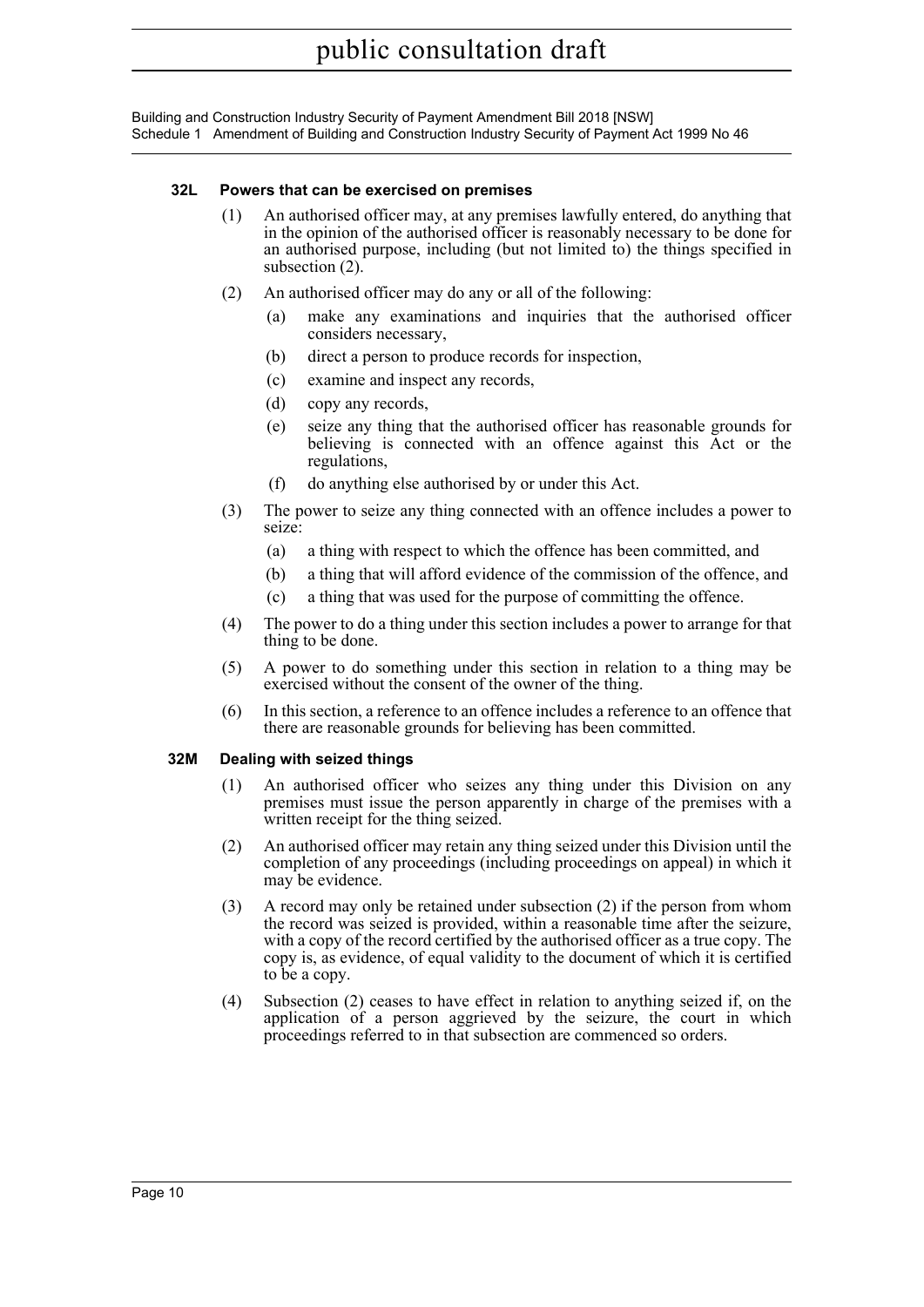#### **Division 4 Offences**

#### **32N Failure to comply with requirement under Part**

(1) A person must not, without reasonable excuse, refuse or fail to comply with a requirement made of the person under this Part.

Maximum penalty:

- (a) in the case of a corporation—40 penalty units, or
- (b) in the case of an individual—20 penalty units.
- (2) A person is not guilty of an offence of failing to comply with a requirement under this Part to furnish records or information or to answer a question unless the person was warned on that occasion that a failure to comply is an offence.

#### **32O False or misleading conduct under Part**

A person must not provide any information or do any other thing in purported compliance with a requirement made under this Part, knowing that it is false or misleading in a material respect.

Maximum penalty:

- (a) in the case of a corporation—1,000 penalty units, or
- (b) in the case of an individual—200 penalty units or 3 months imprisonment, or both.

#### **32P Obstruction of authorised officer**

- (1) A person must not, without reasonable excuse, delay, hinder or obstruct an authorised officer in the exercise of the officer's functions under this Part. Maximum penalty:
	- (a) in the case of a corporation—40 penalty units, or
	- (b) in the case of an individual—20 penalty units.
- (2) A person is not guilty of an offence under this section unless, before the alleged offence occurred, the authorised officer produced the authorised officer's certificate of identification for inspection by the person.

#### **[32] Sections 34A–34D**

Omit section 34A. Insert instead:

#### **34A Proceedings for offences**

- (1) Proceedings for an offence against this Act or the regulations may be dealt with summarily before the Local Court.
- (2) Proceedings for an offence against this Act or the regulations may be commenced within, but not later than, 2 years after the date on which the offence is alleged to have been committed.

#### **34B Penalty notices**

- (1) An authorised officer may issue a penalty notice to a person if it appears to the officer that the person has committed a penalty notice offence.
- (2) A penalty notice offence is an offence against this Act or the regulations that is prescribed by the regulations as a penalty notice offence.
- (3) The *Fines Act 1996* applies to a penalty notice issued under this section.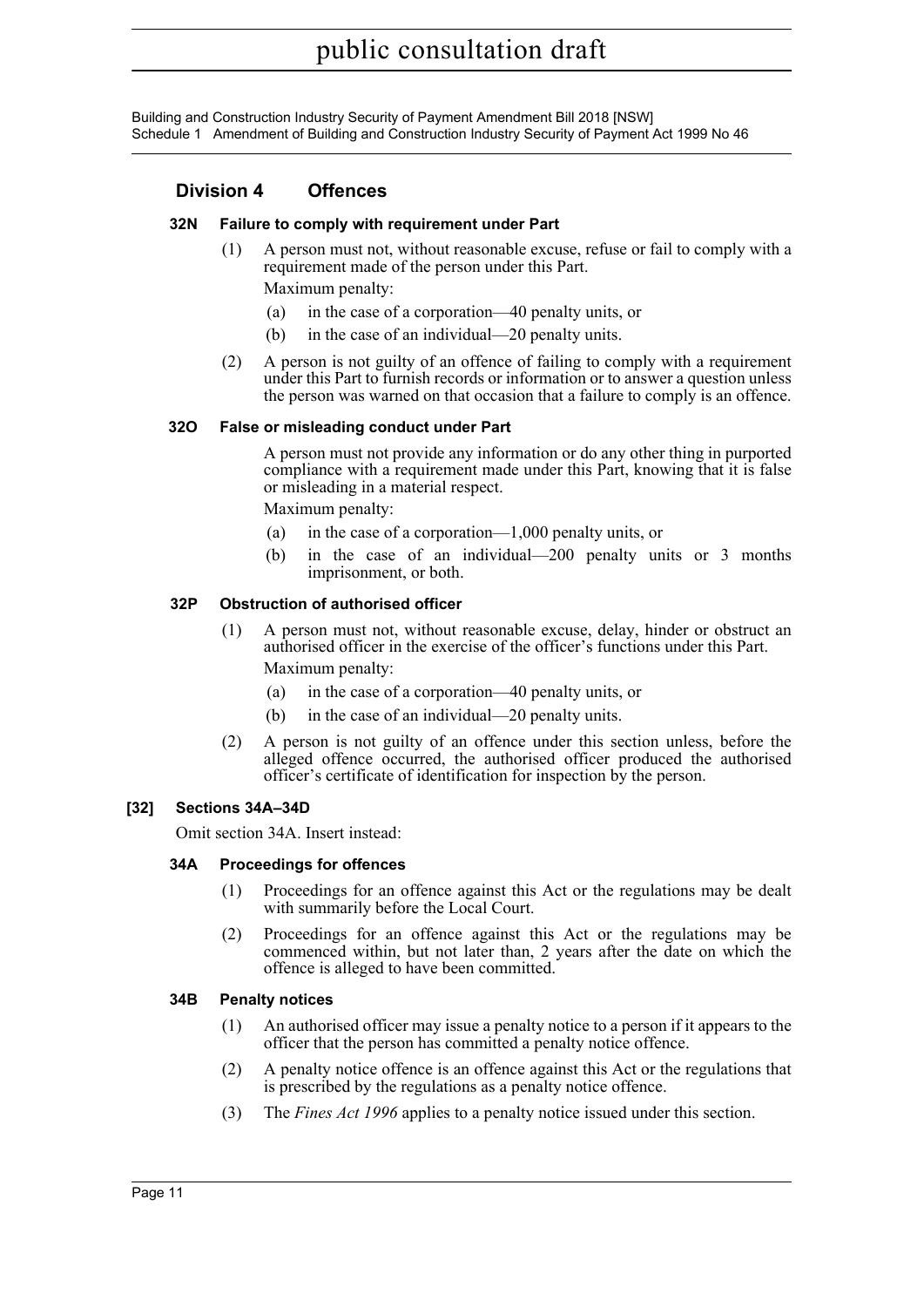Building and Construction Industry Security of Payment Amendment Bill 2018 [NSW] Schedule 1 Amendment of Building and Construction Industry Security of Payment Act 1999 No 46

> **Note.** The *Fines Act 1996* provides that, if a person issued with a penalty notice does not wish to have the matter determined by a court, the person may pay the amount specified in the notice and is not liable to any further proceedings for the alleged offence.

- (4) The amount payable under a penalty notice issued under this section is the amount prescribed for the alleged offence by the regulations (not exceeding the maximum amount of penalty that could be imposed for the offence by a court).
- (5) This section does not limit the operation of any other provision of, or made under, this or any other Act relating to proceedings that may be taken in respect of offences.
- (6) In this section, *authorised officer* means a person employed in the Department of Finance, Services and Innovation who is designated by the Secretary as an authorised officer for the purposes of this section.

#### **34C Liability of directors etc for offences by corporation—accessory to the commission of offences**

- (1) For the purposes of this section, a *corporate offence* is an offence against this Act or the regulations that is capable of being committed by a corporation.
- (2) A person commits an offence against this section if:
	- (a) a corporation commits a corporate offence, and
	- (b) the person is:
		- (i) a director of the corporation, or
		- (ii) an individual who is involved in the management of the corporation and who is in a position to influence the conduct of the corporation in relation to the commission of the corporate offence, and
	- (c) the person:
		- (i) aids, abets, counsels or procures the commission of the corporate offence, or
		- (ii) induces, whether by threats or promises or otherwise, the commission of the corporate offence, or
		- (iii) conspires with others to effect the commission of the corporate offence, or
		- (iv) is in any other way, whether by act or omission, knowingly concerned in, or party to, the commission of the corporate offence.

Maximum penalty: The maximum penalty for the corporate offence if committed by an individual.

- (3) The prosecution bears the legal burden of proving the elements of the offence against this section.
- (4) The offence against this section can only be prosecuted by a person who can bring a prosecution for the corporate offence.
- (5) This section does not affect the liability of the corporation for the corporate offence, and applies whether or not the corporation is prosecuted for, or convicted of, the corporate offence.
- (6) This section does not affect the application of any other law relating to the criminal liability of any persons (whether or not directors or other managers of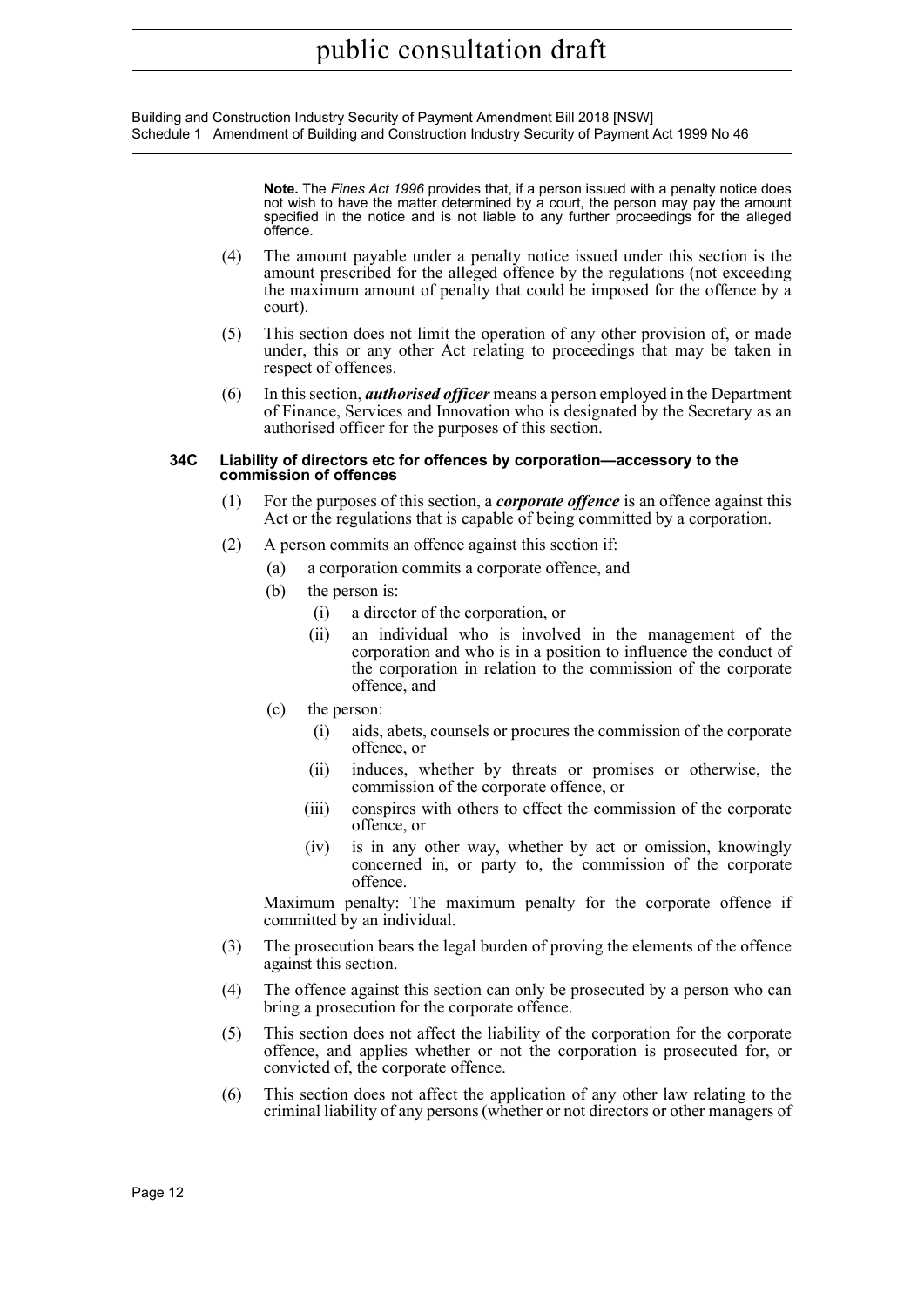Building and Construction Industry Security of Payment Amendment Bill 2018 [NSW] Schedule 1 Amendment of Building and Construction Industry Security of Payment Act 1999 No 46

> the corporation) who are concerned in, or party to, the commission of the corporate offence.

#### **34D Liability of directors etc for specified offences by corporation—offences attracting executive liability**

- (1) For the purposes of this section, an *executive liability offence* is:
	- (a) an offence against section 13 (7) or (8) that is committed by a corporation, or
	- (b) an offence against the regulations that:
		- (i) is created under section 12A, and
		- (ii) is prescribed by the regulations as an offence to which this section applies, and
		- (iii) is committed by a corporation.
- (2) A person commits an offence against this section if:
	- (a) a corporation commits an executive liability offence, and
	- (b) the person is:
		- (i) a director of the corporation, or
		- (ii) an individual who is involved in the management of the corporation and who is in a position to influence the conduct of the corporation in relation to the commission of the executive liability offence, and
	- (c) the person:
		- (i) knows or ought reasonably to know that the executive liability offence (or an offence of the same type) would be or is being committed, and
		- (ii) fails to take all reasonable steps to prevent or stop the commission of that offence.

Maximum penalty: 200 penalty units.

- (3) The prosecution bears the legal burden of proving the elements of the offence against this section.
- (4) The offence against this section can only be prosecuted by a person who can bring a prosecution for the executive liability offence.
- (5) This section does not affect the liability of the corporation for the executive liability offence, and applies whether or not the corporation is prosecuted for, or convicted of, the executive liability offence.
- (6) This section does not affect the application of any other law relating to the criminal liability of any persons (whether or not directors or other managers of the corporation) who are accessories to the commission of the executive liability offence or are otherwise concerned in, or party to, the commission of the executive liability offence.
- (7) In this section:

*director* has the same meaning it has in the *Corporations Act 2001* of the Commonwealth.

*reasonable steps*, in relation to the commission of an executive liability offence, includes, but is not limited to, such action (if any) of the following kinds as is reasonable in all the circumstances:

(a) action towards: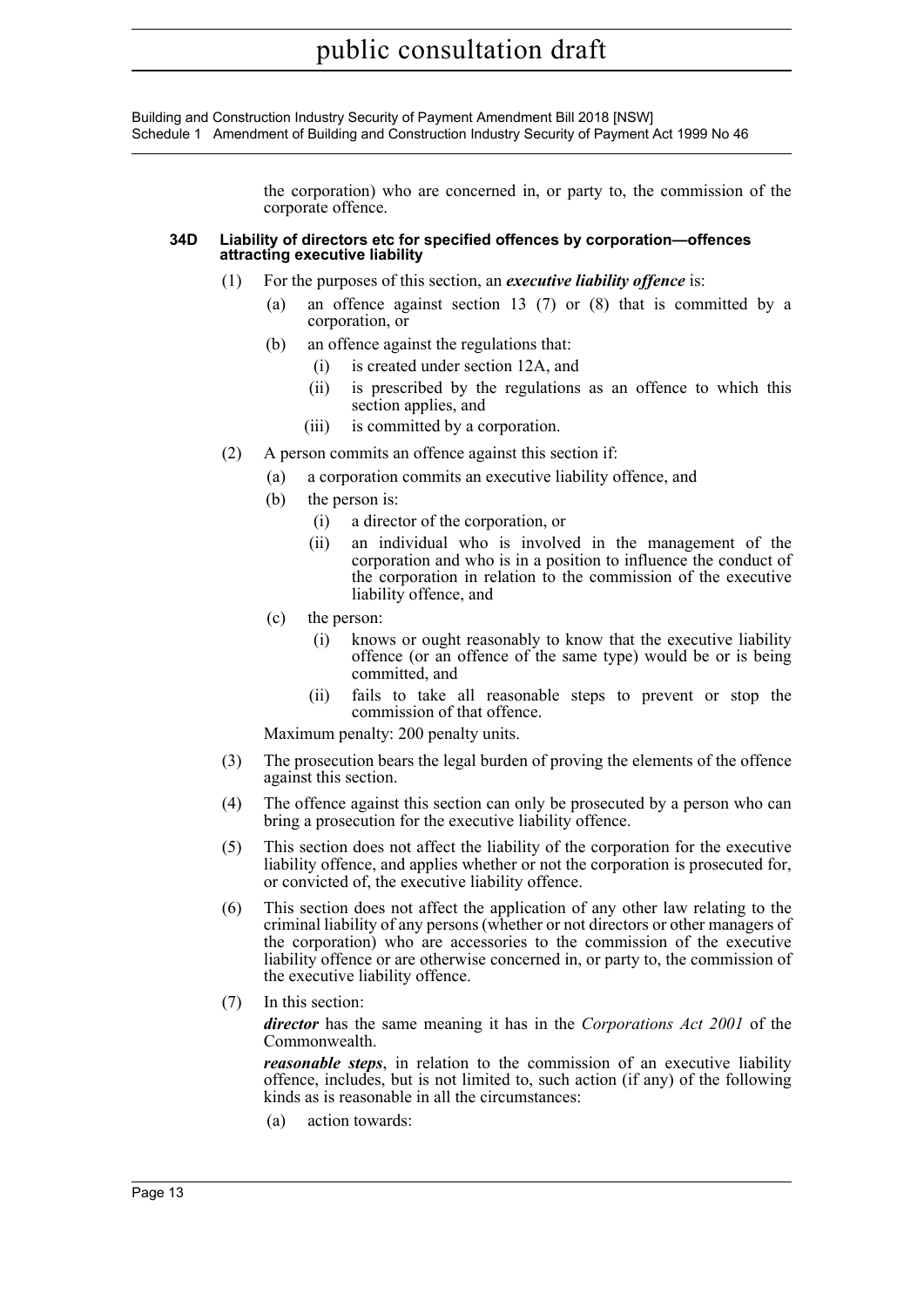- (i) assessing the corporation's compliance with the provision creating the executive liability offence, and
- (ii) ensuring that the corporation arranged regular professional assessments of its compliance with the provision,
- (b) action towards ensuring that the corporation's employees, agents and contractors are provided with information, training, instruction and supervision appropriate to them to enable them to comply with the provision creating the executive liability offence so far as the provision is relevant to them,
- (c) action towards ensuring that:
	- (i) the plant, equipment and other resources, and
	- (ii) the structures, work systems and other processes,

relevant to compliance with the provision creating the executive liability offence are appropriate in all the circumstances,

(d) action towards creating and maintaining a corporate culture that does not direct, encourage, tolerate or lead to non-compliance with the provision creating the executive liability offence.

#### **[33] Sections 36–36B**

Omit the sections. Insert instead:

#### **36 Disclosure of information**

A person must not disclose any information obtained in connection with the administration or execution of this Act unless that disclosure is made:

- (a) with the consent of the person from whom the information was obtained, or
- (b) in connection with the administration or execution of this Act, or
- (c) for the purposes of any legal proceedings arising out of this Act or for the purposes of any report of any such proceedings, or
- (d) in accordance with a requirement imposed under the *Ombudsman Act 1974*, or
- (e) with other lawful excuse.

Maximum penalty: 100 penalty units.